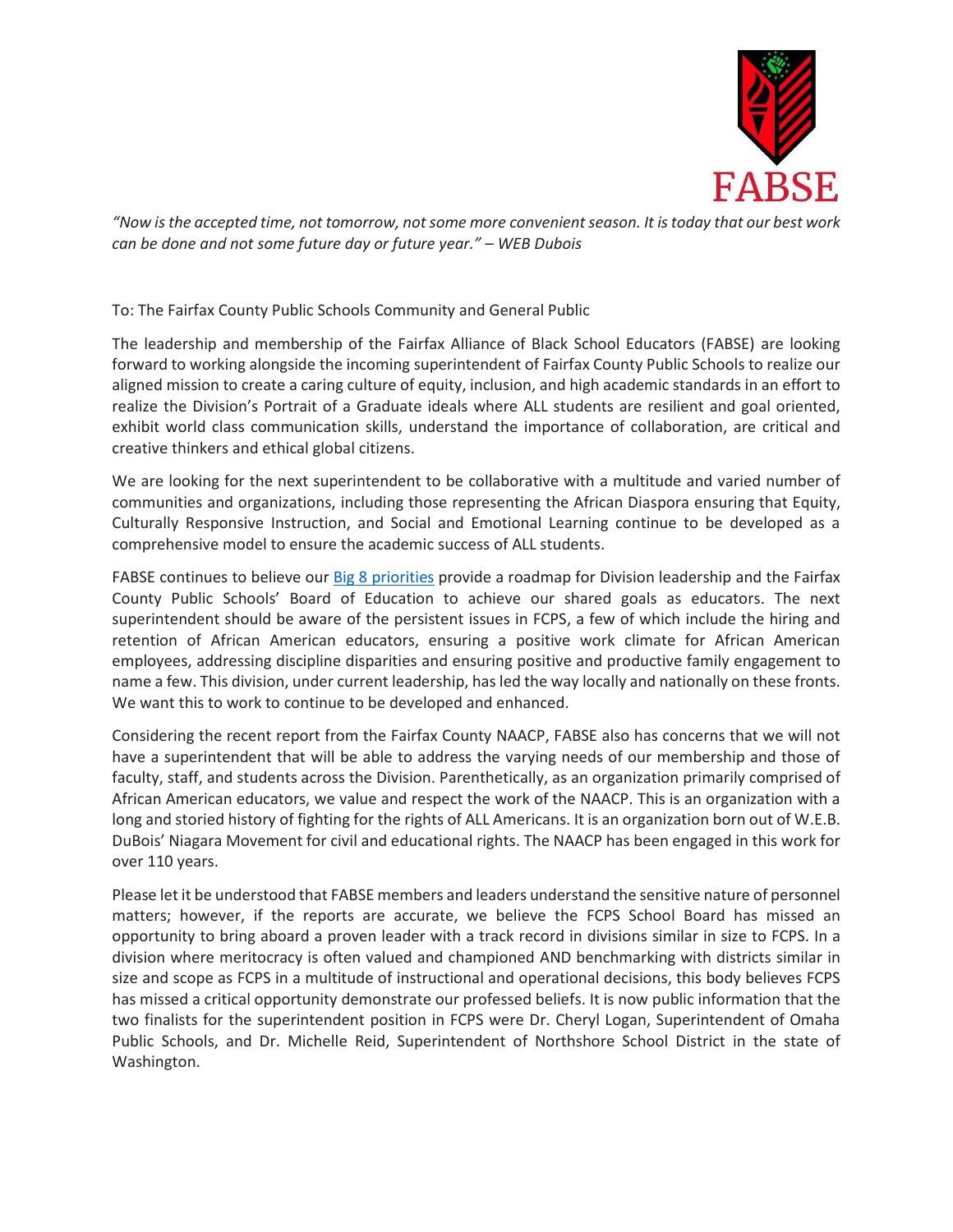Without being privy to the interview process, we believe that the body of work (academic performance data) and the makeup of the divisions that were led by Dr. Cheryl Logan more closely align to the needs of Fairfax County Public Schools.

Not only was Dr. Cheryl Logan, Superintendent of Omaha Public Schools, exceptionally qualified, she also happens to be a woman of color. In addition, in a day and age where the accomplishments of African American women are often overlooked or outright questioned, FCPS had an opportunity to hire the first African American woman to lead the Division, providing inspiration to young girls of all creeds and races in the DMV area. We only need to look to the recent appointment of Justice Ketanji Brown Jackson to the United States Supreme Court to realize the power and inspiration that comes with ensuring ALL students see representation at all levels of leadership in FCPS. We also know and understand FCPS is a leader in the state of Virginia and the nation. Indeed, the state looks to us for leadership, aspiration, and inspiration.

The members of FABSE would like to understand the hiring criteria and process of selecting the next superintendent of FCPS. Like the NAACP, our membership was asked to provide input on the characteristics of the superintendent that we'd like in FCPS but were not invited to be a part of the interview panel. Representation, "being in the room", is a critical strategy in ensuring the voices and perspectives of all stakeholders are affirmed, respected, and included in the decision making of the Board.

Finally, the members of FABSE want the board to know of the fear and possible ramifications that speaking out and being critical of FCPS may have on this body. The great James Baldwin once said, "I love America more than any other country in the world and, exactly for this reason, I insist on the right to criticize her perpetually."

The members of FABSE share this sentiment when in respect to FCPS. We believe in the Portrait of a Graduate, the work of Equity and Inclusion, Social and Emotional Learning, Literacy, Culturally Responsive Instruction, Multi -Tiered Systems of Support, and our constant reflective mindset that drives us as an organization to "see" each student and provide an education tailored to meet his or her individual needs. We stand ready to partner with the Division in realizing our professed goals and aspirations. We believe these principles and ideals do not fight against the tenets of rigor and academic excellence; they simply enhance our efforts. We believe in our work. We believe in FCPS!

Thank you for hearing our concerns.

FABSE Membership

Cc:

Chair Stella Pekarsky Vice-Chair Rachna Sizemore Heizer Board Member Megan McLaughlin Board Member Elaine Tholen Board Member Melanie K. Meren Board Member Tamara Derenak Kaufax Board Member Ricardy Anderson Board Member Karen Corbett Sanders Board Member Karl Frisch Board Member Karen Keys-Gamarra Board Member Abrar Omeish